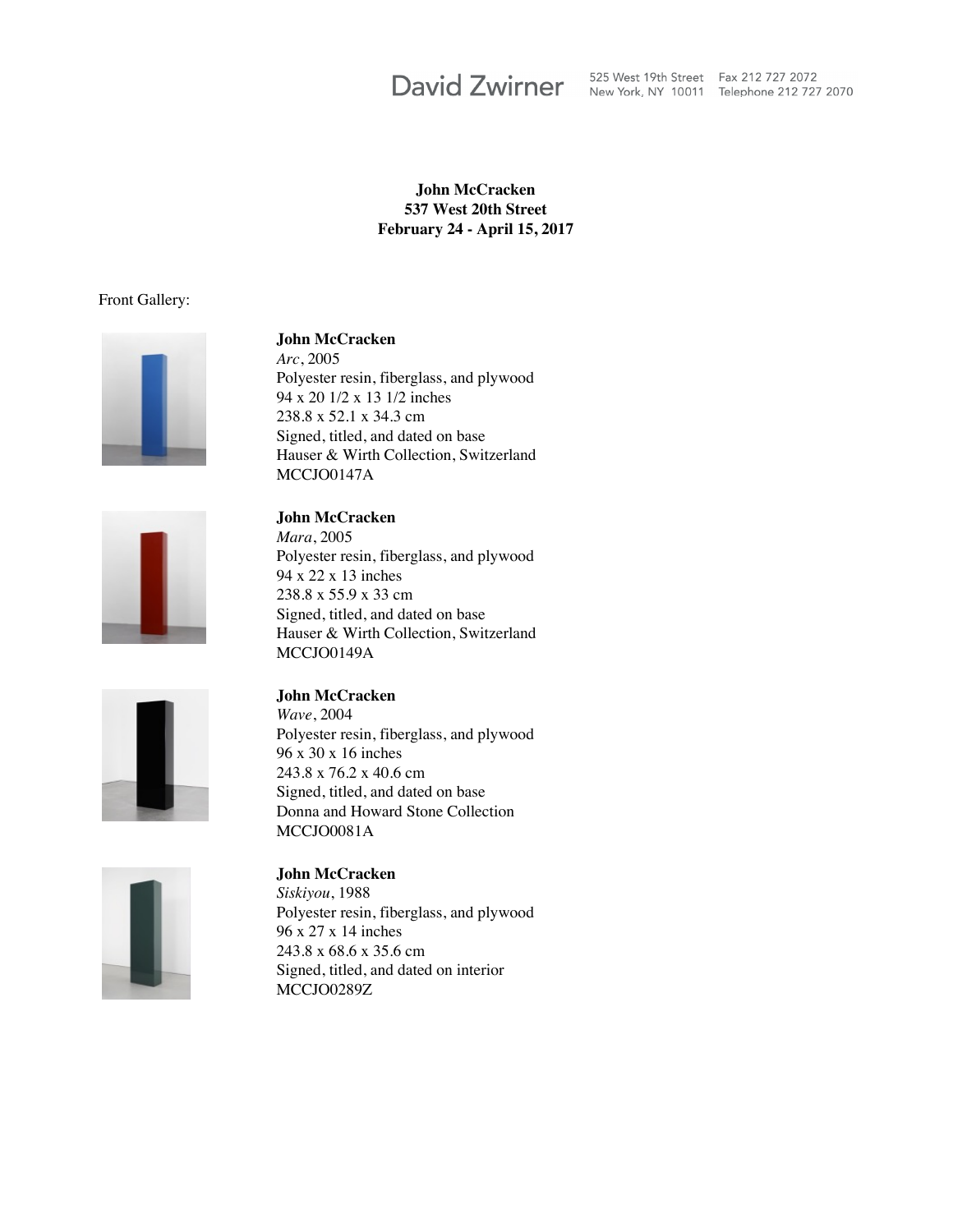### West Gallery:



# **John McCracken**

**John McCracken**

*Fire*, 2007 Polyester resin, fiberglass, and plywood in six (6) parts Each: 44 x 6 x 8 1/2 inches 111.8 x 15.2 x 21.6 cm Overall: 44 x 181 x 8 1/2 inches 111.8 x 459.7 x 21.6 cm Signed, titled, dated, and numbered verso MCCJO0249A

# $1111111111$

*Light*, 2003 Polyester resin, fiberglass, and plywood in ten (10) parts Each: 32 x 5 1/2 x 6 inches 81.3 x 14.0 x 15.2 cm Overall: 32 x 253 x 6 inches 81.3 x 642.6 x 15.2 cm Signed, titled, dated, and numbered verso MCCJO0080Z



### **John McCracken**

*Chord*, 2004 Polyester resin, fiberglass, and plywood in six (6) parts Each: 26 x 4 1/2 x 5 inches 66 x 11.4 x 12.7 cm Overall: 26 x 90 1/2 x 5 inches 66 x 229.9 x 12.7 cm Signed, titled, dated, and numbered verso Private Collection MCCJO0093A

North Gallery: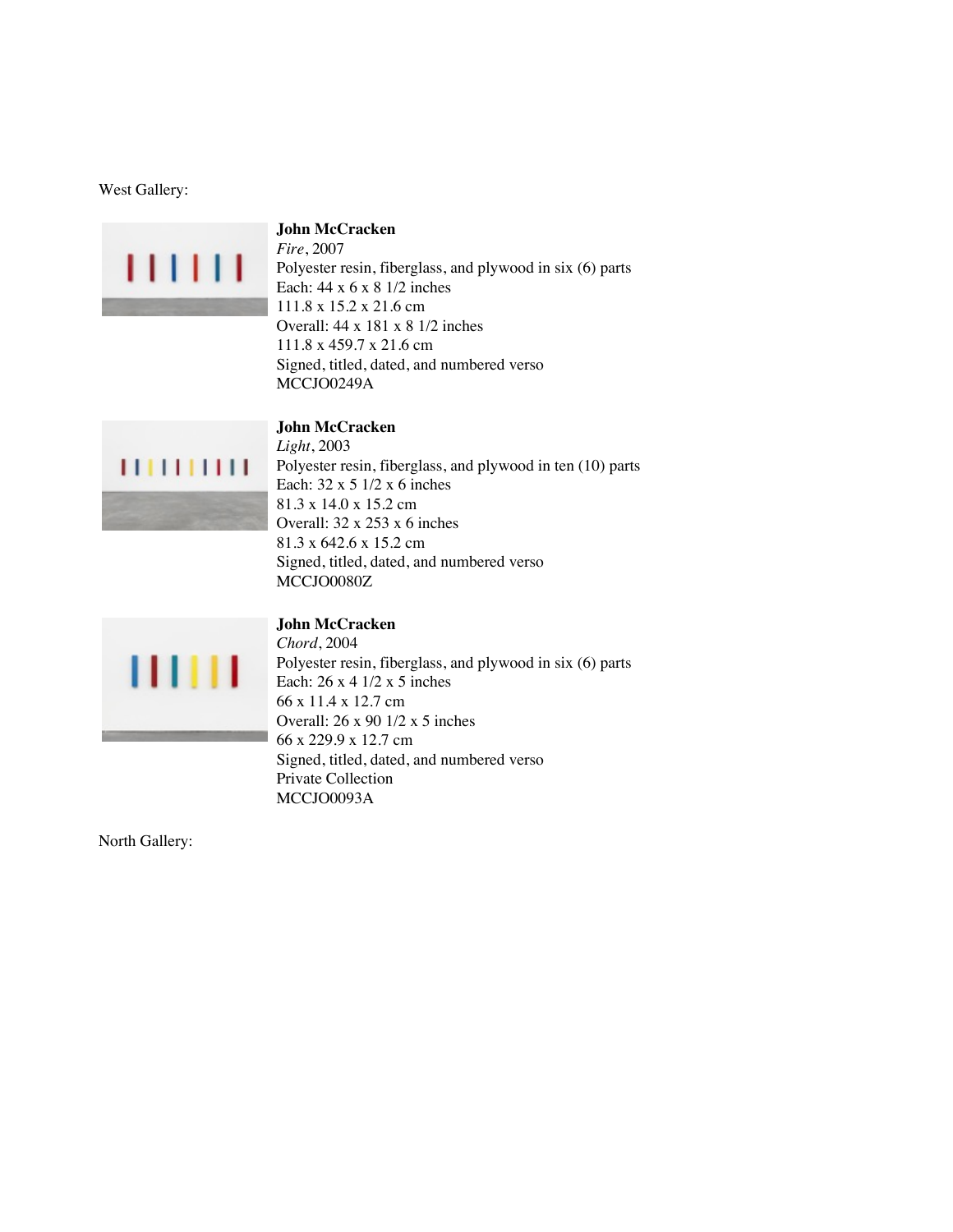

### **John McCracken**

*Space*, 2008 Polyester resin, fiberglass, and plywood in five (5) parts Each: 96 x 4 1/2 x 3 inches 243.8 x 11.4 x 7.6 cm Overall: 96 x 72 1/2 x 13 1/2 inches 243.8 x 184.2 x 34.3 cm Signed, titled, dated, and numbered on base MCCJO0304

### **John McCracken**



*Galaxy*, 2008 Polyester resin, fiberglass, and plywood in eight (8) parts Each: 96 x 4 1/2 x 3 inches 243.8 x 11.4 x 7.6 cm Overall: 96 x 124 x 13 1/2 inches 243.8 x 315 x 34.3 cm Signed, titled, dated, and numbered on base Harriet and Steven Croman MCCJO0301A



### **John McCracken**

*Rhythm*, 2008 Polyester resin, fiberglass, and plywood in seven (7) parts Each: 96 x 4 1/2 x 3 inches 243.8 x 11.4 x 7.6 cm Overall: 96 x 106 1/2 x 13 1/2 inches 243.8 x 270.5 x 34.3 cm Signed, titled, dated, and numbered on base MCCJO0303



### **John McCracken**

*Song*, 2008 Polyester resin, fiberglass, and plywood in eight (8) parts Each: 96 x 4 1/2 x 3 inches 243.8 x 11.4 x 7.6 cm Overall: 96 x 124 x 13 1/2 inches 243.8 x 315 x 34.3 cm Signed, titled, dated, and numbered on base MCCJO0308A